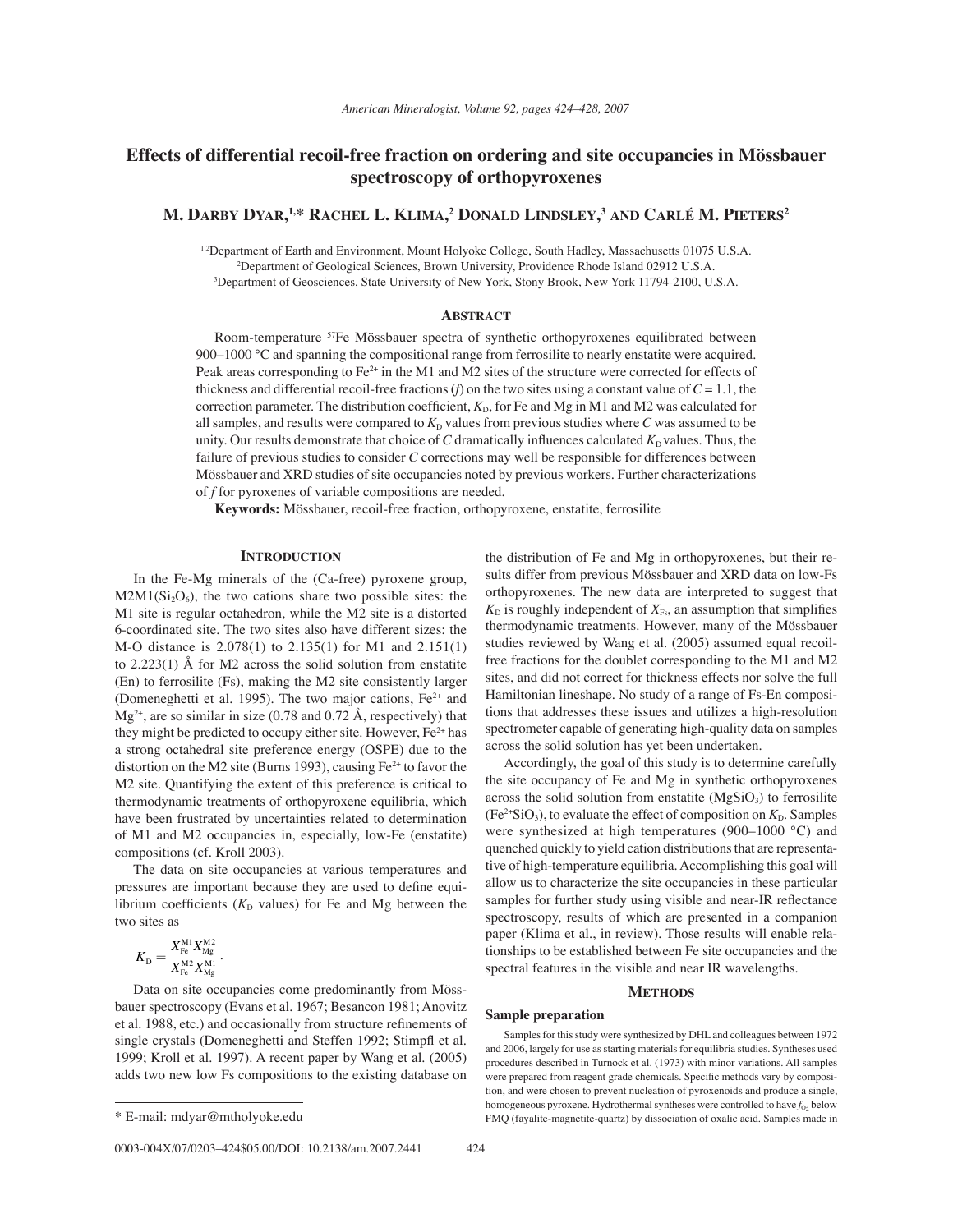**TABLE 1.** Mössbauer parameters for synthetic Mg-Fe orthopyroxenes

|                |          |      |      | $\overline{\phantom{a}}$<br>. .<br>$^{[M1]}Fe^{2+}$ |      |      |  | $^{[M2]}Fe^{2+}$ |      |      |      | $\gamma^2$ |          |         |
|----------------|----------|------|------|-----------------------------------------------------|------|------|--|------------------|------|------|------|------------|----------|---------|
| $T(^{\circ}C)$ | En       |      |      |                                                     |      |      |  |                  |      |      |      | $\sim$     | $*$ [M1] | $*(M2)$ |
|                |          |      | IS   | QS                                                  |      | Area |  | IS               | QS   | ь    | Area |            | pfu      | pfu     |
| 965-1005       | 97.5     | 0.53 | 1.17 | 2.55                                                | 0.26 | 13.9 |  | 1.14             | 2.12 | 0.26 | 86.1 | 1.6        | 0.007    | 0.043   |
| 950-990        | 90       | 0.51 | 1.16 | 2.45                                                | 0.26 | 15.9 |  | 1.14             | 2.09 | 0.26 | 84.1 | 1.4        | 0.030    | 0.170   |
| 970-980        | 80       | 0.51 | 1.17 | 2.47                                                | 0.27 | 17.5 |  | 1.15             | 2.10 | 0.27 | 82.5 | 1.9        | 0.066    | 0.334   |
| 950            | 80       | 0.64 | 1.17 | 2.50                                                | 0.27 | 16.4 |  | 1.15             | 2.11 | 0.27 | 83.6 | 1.7        | 0.062    | 0.338   |
| 960-1000       | 75       | 0.66 | 1.17 | 2.48                                                | 0.28 | 19.0 |  | 1.15             | 2.10 | 0.28 | 81.0 | 2.0        | 0.090    | 0.410   |
| 970-980        | 75       | 0.53 | 1.17 | 2.50                                                | 0.28 | 17.8 |  | 1.15             | 2.10 | 0.28 | 82.2 | 2.1        | 0.084    | 0.416   |
| 950            | 70       | 0.66 | 1.17 | 2.49                                                | 0.28 | 18.9 |  | 1.15             | 2.09 | 0.28 | 81.1 | 2.7        | 0.107    | 0.493   |
| 980            | 50       | 0.64 | 1.17 | 2.49                                                | 0.29 | 25.7 |  | 1.15             | 2.05 | 0.29 | 74.3 | 4.4        | 0.244    | 0.756   |
| 970-980        | 35       | 0.64 | 1.18 | 2.49                                                | 0.30 | 32.9 |  | 1.14             | 2.03 | 0.30 | 67.1 | 8.1        | 0.409    | 0.891   |
| 930-980        | 30       | 0.40 | 1.18 | 2.50                                                | 0.29 | 35.2 |  | 1.14             | 2.02 | 0.29 | 64.8 | 3.6        | 0.469    | 0.931   |
| 900            | 25       | 0.19 | 1.18 | 2.49                                                | 0.29 | 38.3 |  | 1.14             | 2.00 | 0.29 | 61.7 | 1.3        | 0.544    | 0.956   |
| 970-980        | 17       | 0.32 | 1.19 | 2.50                                                | 0.29 | 43.2 |  | 1.14             | 1.98 | 0.29 | 56.8 | 2.8        | 0.685    | 0.975   |
| 920            | 17       | 0.35 | 1.18 | 2.50                                                | 0.29 | 43.3 |  | 1.14             | 1.99 | 0.29 | 56.7 | 3.5        | 0.688    | 0.972   |
| 960-1000       | 8        | 0.32 | 1.19 | 2.51                                                | 0.29 | 47.9 |  | 1.14             | 1.97 | 0.29 | 52.1 | 4.7        | 0.846    | 0.994   |
| 940-980        | $\Omega$ | 0.48 | 1.18 | 2.51                                                | 0.27 | 51.6 |  | 1.13             | 1.92 | 0.27 | 48.4 | 7.6        | 1.000    | 1.000   |

Notes: t = thickness, calculated using the method of Long et al. (1983), expressed as mg Fe/cm<sup>2</sup>; IS = isomer shift in mm/s; QS = quadrupole splitting in mm/s;  $\Gamma$  = line width at half maximum in mm/s.

\* M1 and M2 site occupancy corrected for thickness (t) and diff erential recoil-free fractions using value of C = 1.10; see text for explanation.

Fe capsules had  $f_{0_2}$  values below IW (iron-wüstite) but above IQF (iron-quartzfayalite). The end result was that no  $Fe<sup>3+</sup>$  was observed in any of these samples.

All samples were cooled to room temperature from 900-1005 °C in 2-10 minutes. Disordering rates quantified for Fe-Mg in orthopyroxenes by Besancon (1981) and Anovitz et al. (1988) suggest that quench times used here were rapid enough to prohibit ordering below the equilibration temperatures. Compositions range from  $En_{97.5}Fs_{2.5}$  to  $Fs_{100}$  in roughly 10 mol% increments (Table 1). Pyroxene compositions and the orthopyroxene space group (Pbca) were confirmed by Xray diffraction.

#### A is the doublet area of  $Fe^{2+}$  or  $Fe^{3+}$ , *N* is the "true" amount of each species present, Γ is the linewidth, and *G(X)* is the saturation correction factor (see also Dyar et al. 2006 for more information). The line width component is easily dealt with by constraining peak widths to vary in pairs, as described above. Thickness effects caused by saturation will cause underestimation of the amount of Fe ordering (Skogby et al. 1992), but methods to correct for them as described by Rancourt (1989) are difficult to implement on multiple samples. Accordingly, we use the empirical correction to zero thickness as developed by Skogby et al. (1992), where:

#### **M÷SSBAUER SPECTROSCOPY**

Approximately 20–30 mg of each sample were crushed to a fine powder with sugar under acetone before mounting in a sample holder confined by Kapton tape. Mössbauer spectra were acquired at  $295K$  using a source of  $100-60$  mCi  $57Co$  in Rh on a WEB Research Co. model WT302 spectrometer (Mount Holyoke College). For each sample, the fraction of the baseline due to the Compton scattering of 122 keV gammas by electrons inside the detector was determined by measuring the count rate with and without a 14.4 keV stop filter  $({\sim}2 \text{ mm of Al foil})$  in the gamma beam. Compton-corrected absorption was calculated for each individual spectrum using the formulation  $A/(1 - b)$ , where *b* is the Compton fraction and *A* is the uncorrected absorption. This correction does not change the results of the fits per se but does allow accurate determination of percent absorption in the spectra. It is necessary because the range of energy deposited in the detector by Compton events extends from 0 to 40 keV, overlapping both the 14 and 2 keV energies deposited by the 14 keV gammas.

Run times were  $6-24$  hours, and baseline counts ranged from  $\sim$ 2.2 to 14.0 million after the Compton correction. Results were calibrated against a 25 μm α-Fe foil.

Spectra were processed using the MEX\_FielDD program, an implementation of software described in Wivel and Mørup (1981). The program uses Lorentzian line shapes and solves full Hamiltonians for isomer shift and quadrupole splitting distributions in each of two valence states. Isomer shifts (IS) and quadrupole splittings (QS) of the doublets were allowed to vary, and widths of all four peaks were coupled to vary in unison. Errors on isomer shift and quadrupole splitting of well-resolved peaks are usually ±0.02 mm/s. Errors on peak areas based on repeated fits using different constraints and fitting models are  $\pm 0.3\%$  absolute for these well-resolved spectra. This is the same error reported in an analogous study by Skogby et al. (1992) on natural Fe<sup>2+</sup> orthopyroxenes.

To determine the number of cations of  $^{[M1]}Fe^{2+}$  and  $^{[M2]}Fe^{2+}$  per formula unit, the final Mössbauer peak areas were corrected to account for thickness and differential recoil-free fractions (*f*) of  $^{[M1]}Fe^{2+}$  and  $^{[M2]}Fe^{2+}$  using the formulation of Bancroft (1969), as follows:

$$
\frac{^{[M1]}A^{Fe^{3+}}}{^{[M2]}A^{Fe^{3+}}} = C \frac{^{[M1]}N^{Fe^{3+}}}{^{[M2]}N^{Fe^{3+}}}
$$
  
where,  

$$
C = \frac{\Gamma_{M1}}{\Gamma_{M2}} \frac{f_{M1}}{f_{M2}} \frac{G(X_{M1})}{G(X_{M2})}
$$



and *t* is the thickness calculated using the methods of Long et al. (1983).  $[M2]Fe^{2+}$ is then calculated by difference.

Values for the recoil-free fraction (*f*) are specific to mineral groups (and perhaps, species) and must be experimentally determined. For this study, we initially chose to use a value of  $C = 1.10$ , which was chosen to yield 1:1 site occupancy of Fe in the M1 and M2 sites in the ferrosilite end-member as is constrained by stoichiometry. This choice was vindicated by the nearly identical result observed in Mössbauer study of synthetic ferrosilite equilibrated at 950 °C and 20 kbar by Dowty and Lindsley (1973), even with different lineshapes and no thickness correction. This choice of *C* value has important implications that will be discussed further below.

#### **RESULTS**

Mössbauer spectra of all samples are shown in Figure 1, along with fitted spectra for three samples (Fig. 2). Spectra were fit by two doublets; the outer doublet is assigned to  $^{[M1]}Fe^{2+}$ , while the inner doublet corresponds to  $^{[M2]}Fe^{2+}$ . Mössbauer parameters are given in Table 1, with the final  $^{[M1]}Fe^{2+}$  and  $^{[M2]}Fe^{2+}$  given in formula units (per six O atoms) in the right hand columns. These data have been corrected for Compton scattering, differential recoil-free fraction effects, and thickness effects.

Because the area of the paired peaks in each doublet is proportional to the abundance of Fe in that site, it is immediately clear that as required at the highest Fe contents ( $Fs_{100}$ ),  $Fe<sup>2+</sup>$  is evenly distributed between M1 and M2. This result was the reason for and a consequence of our choice of  $C = 1.1$ . As Mg is added to the pyroxene, Fe ordering into M2 is immediately apparent, with the M1 doublet rapidly decreasing in intensity relative to M2 as Mg is added, presumably first to the M1 sites. The spectra of the highest Mg samples are dominated by the M2 doublet, though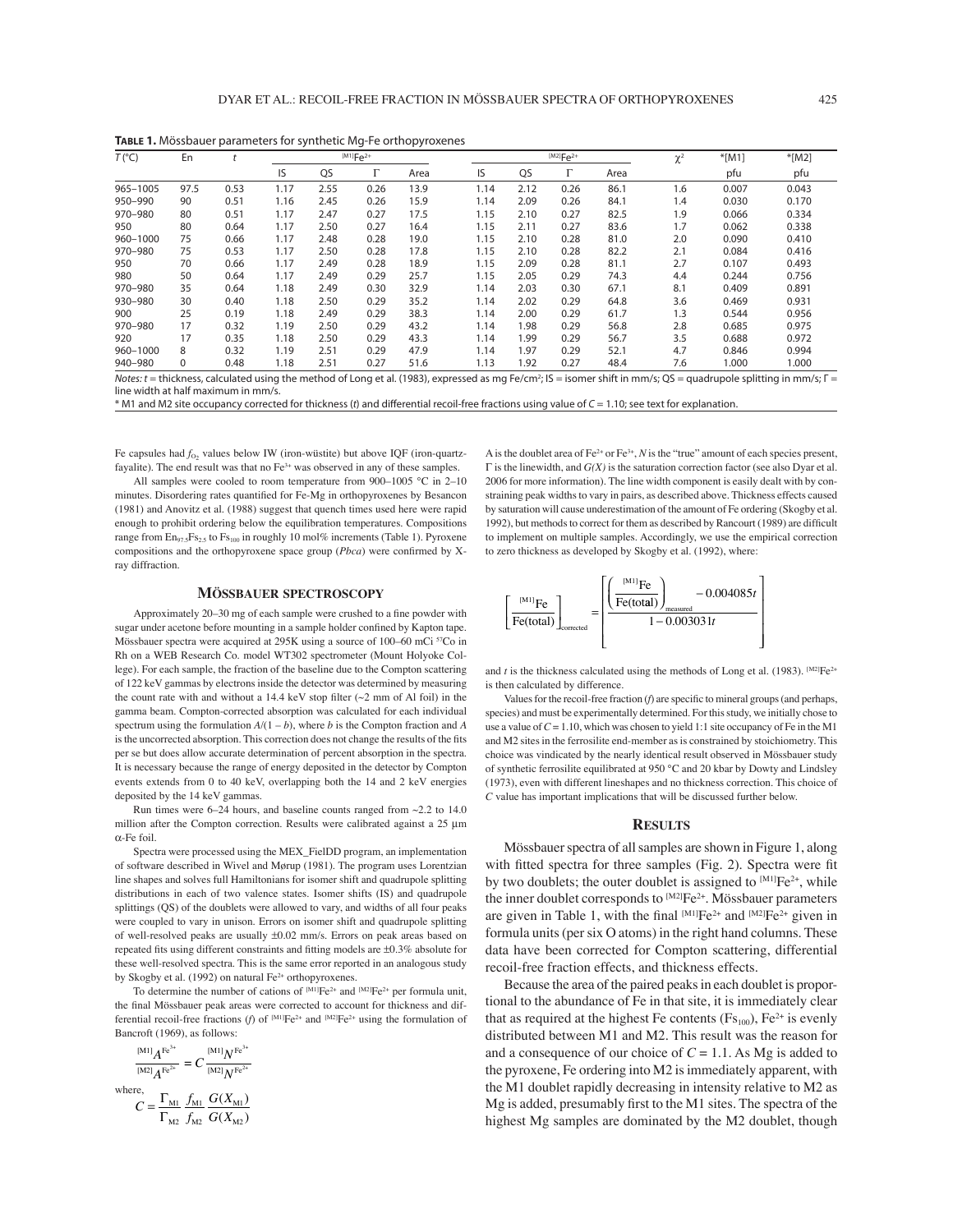

FIGURE 1. Mössbauer spectra of representative synthetic orthopyroxenes over the solid solution from near-enstatite to ferrosilite. Data points are plotted as error bars representing standard error. Spectra were normalized to 5% absorption effect for clarity.



**FIGURE 2.** Fits to three of the synthetic pyroxenes:  $Fs_{100}$ ,  $Fs_{50}En_{50}$ , and  $Fs_{10}En_{90}$ . The outer M1 doublet is shown as a dashed line, while the inner M2 doublet is shown as a solid gray line.

there is a small shoulder representing  $Fe<sup>2+</sup>$  in M1. As is known from previous work, these data indicate that  $Fe^{2+}$  shows a strong preference for the M2 site, presumably due to the strong OSPE for  $Fe<sup>2+</sup>$  in the more distorted site.

### **DISCUSSION**

To test the assertion that  $K<sub>D</sub>$  is independent of Fs/En, our new results are shown along with available data from the literature (on samples equilibrated at 900–1000 °C) in the top panel of Figure 3. The dashed horizontal lines in the figure represent the equation developed by Wang et al. (2005) to relate  $K<sub>D</sub>$  to temperature (*T*), namely  $\ln K_D = 0.391(\pm 0.131) - 2205(\pm 141)/T$ . It is clear from the plot that the observed  $K<sub>D</sub>$  values are not constant, particularly in samples with high Fe contents. Nor do they consistently lie near the constant  $\ln K_D$  lines.

However, as noted earlier, none of these studies with the exception of the current work utilized a correction for differential recoil-free fractions between  $Fe<sup>2+</sup>$  in the two different sites. In

fact, with the exception of De Grave and Van Alboom (1991), nearly all the other Mössbauer studies of orthopyroxene after 1970 make the simplifying assumption that values of *C* are always unity. Although this practice may simplify calculation of their results, it may be introducing significant bias into their  $K<sub>D</sub>$  calculations.

Moreover, even in this study, we are utilizing the same value for *C* across the range of compositions. To assess the appropriateness of this assumption, data on *f* values for M1 and M2 in orthopyroxenes across the solid solution are badly needed. Unfortunately, there are only two published values for these parameters. De Grave and Van Alboom (1991) (Table 2) measured *f* values for two natural enstatites and found 293 K  $f_{\text{M1}}/f_{\text{M2}} = 0.99$  and 1.14 for  $Fe_{0.05}Mg_{1.95}Al_{0.05}Si_{1.96}O_6$  and  $Fe_{0.27}Mg_{1.65}$  $\text{Al}_{0.03}\text{Si}_{2.02}\text{O}_6$ , respectively. To our knowledge, these are the only existing published values for *f* in orthopyroxenes. However, work by Eeckhout et al. (2003) and Eeckhout and DeGrave (2003) does provide an analogous data set for *clinopyroxenes*,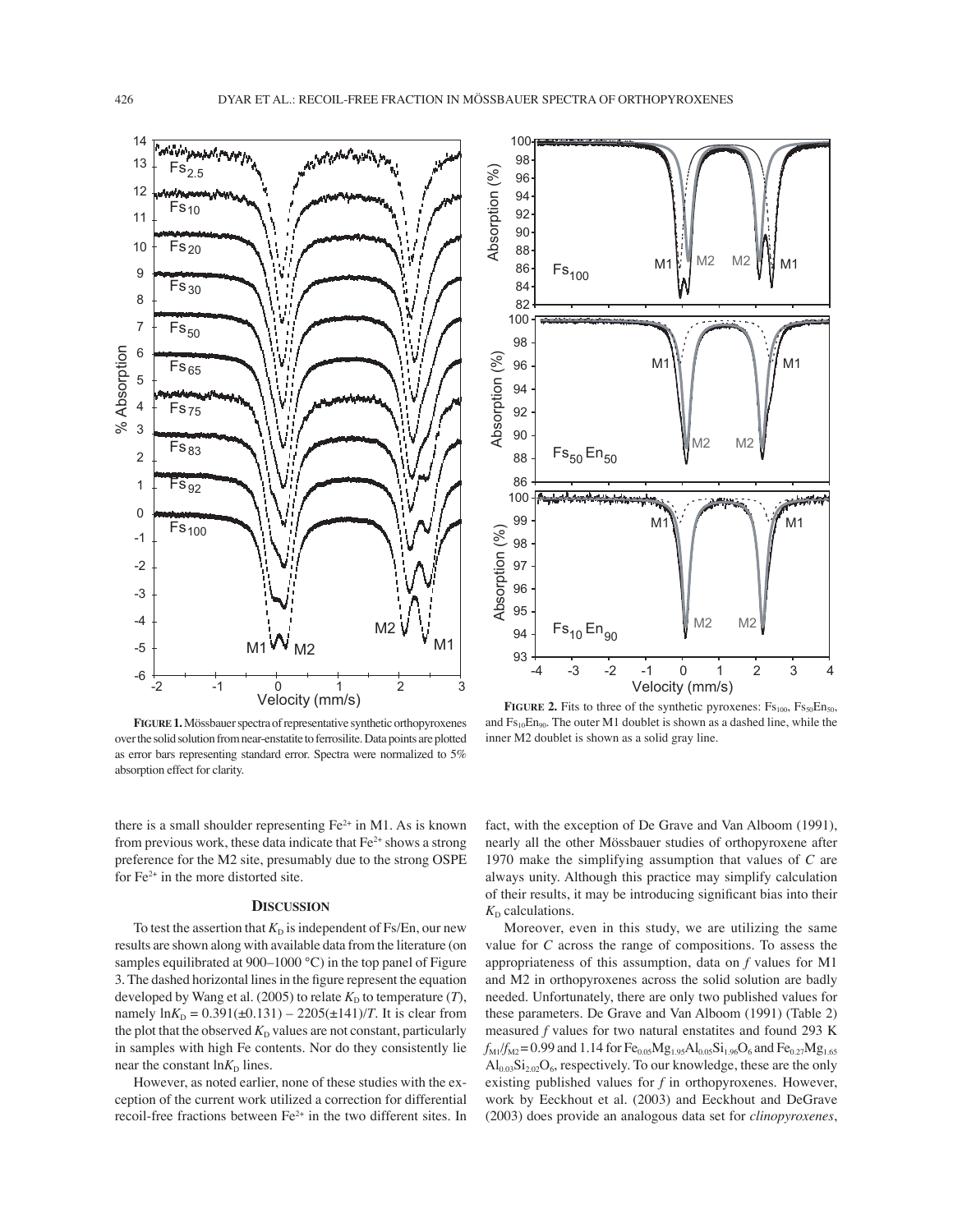

**FIGURE 3.** (**top**) Results of site occupancy studies of orthopyroxenes equilibrated at  $900-1000$  °C, including those from this study. The dashed horizontal lines represent the equation formulated by Wang et al. (2005) to relate  $\ln K_D$  to Fs content at these temperatures. The line does not adequately represent the Fe partitioning in samples with higher Fe contents. (**bottom**)  $K<sub>D</sub>$  values from the current study using M1 and M2 occupancies calculated from a range of *C* values based on different, arbitrarily selected ratios of recoil-free fraction for the two sites. No choice of value for *C* will result in a horizontal line of equal  $K<sub>D</sub>$  values.

and interestingly, their value of  $C_{293K} = 1.10$  for FeSiO<sub>3</sub> is exactly the same as ours (Table 2).

Fortuitously, there are two other Mössbauer studies that included variable temperature data suitable for calculation of *f* values. Using the same method (and software) of De Grave and Van Alboom (1991), we modeled those data sets to calculate three additional values of *C* based on data from Regnard et al. (1987) and Lin et al. (1993). Of course, these two studies were not designed to provide input to *f* calculations, and thus the number of data points (11 for the former and 7 or 6 in the latter) and temperature range covered are not optimal. All these data are summarized in Table 2, and the results are inconclusive for orthopyroxene. To complicate matters further, *f* is known to be composition dependent (e.g., see Eeckhout et al. 2000 values in Table 2), so some of the observed variation in *C* is probably caused by changes in composition. Our assumption of uniform *C* value across the series (as used in this study) is almost surely invalid; moreover, the Debye approximation used to determine *f* values may not be robust. Clearly, this problem should be a topic

**TABLE 2.** 293 K Recoil-free fractions for Fe in pyroxene

|                                           |       |                   | . .          |          |                |
|-------------------------------------------|-------|-------------------|--------------|----------|----------------|
| Composition                               | Phase | $f_{\mathsf{M1}}$ | $f_{\rm M2}$ | C(M1/M2) | Source         |
| $Fe0.05Mg1.95Al0.05Si1.96O6$              | opx   | 0.710             | 0.717        | 0.99     | 1              |
| $Fe0.18Mg1.82Si2O6$                       | cpx   | 0.730             | 0.782        | 0.93     | 5              |
| $Fe_{0.27}Mg_{1.65}Al_{0.03}Si_{2.02}O_6$ | opx   | 0.773             | 0.675        | 1.14     |                |
| $Fe_{0.38}Mg_{1.62}Si_2O_6$               | cpx   | 0.720             | 0.715        | 1.01     | 5              |
| $Fe0.64Mq1.36Si2O6$                       | cpx   | 0.759             | 0.747        | 1.02     | 5              |
| $Fe_{0.94}Mg_{1.06}Si_2O_6$               | cpx   | 0.708             | 0.710        | 1.00     | 5              |
| $Fe_{1.02}Mg_{0.98}Si_2O_6$               | opx   | 0.735             | 0.641        | 1.11     | $\overline{2}$ |
| $Fe_{1.22}Mg_{0.78}Si_2O_6$               | cpx   | 0.755             | 0.780        | 0.97     | 5              |
| $Fe1.56Mg0.44Si2O6$                       | cpx   | 0.710             | 0.695        | 1.02     | 5              |
| $Fe1.60Mg0.40Si2O6$                       | opx   | 0.854             | 0.681        | 1.25     | $\overline{2}$ |
| $Fe_{1.74}Mg_{0.26}Si_2O_6$               | cpx   | 0.772             | 0.712        | 1.08     | 5              |
| $Fe_{1.74}Mg_{0.26}Si_{2.02}O_6$          | opx   | 0.859             | 0.804        | 1.07     | 3              |
| $Fe_{1.82}Mg_{0.18}Si_2O_6$               | cpx   | 0.716             | 0.676        | 1.06     | 5              |
| $Fe2Si2O6$                                | opx   |                   |              | 1.10     | 4              |
| $Fe2Si2O6$                                | cpx   | 0.733             | 0.667        | 1.10     | 5              |

Notes:  $1 =$  results taken directly from De Grave and Van Albloom (1991);  $2 =$ calculated using variable temperature Mössbauer data from Lin et al. (1993); 3 = calculated using variable temperature Mössbauer data from Regnard et al. (1987); 4 = this study, calculated to make  $^{[M1]}Fe^{2+}$  exactly equal  $^{[M2]}Fe^{2+}$  using  $f = 1.10$  for the end-member; 5 = Eeckhout et al. (2000) and Eeckhout and DeGrave (2003).

for further study. However, lack of available data on *f* values is not a justification for ignoring the effects of differential recoilfree fraction: use of correction factors is desirable and, at least for the Fs end-members, necessary.

How might thermodynamic results  $(K_D)$  values) be affected by modest changes in *f*? To test this factor, data from the current study are plotted in Figure 2 (bottom) with values of  $K<sub>D</sub>$ calculated with *C* = 0.95, 1.00, 1.05, 1.10, and 1.15. The effect of increasing *C* is to push the rest of the data set to even higher values of M2/M1, resulting in lower values of  $K<sub>D</sub>$ . Iron-rich compositions are particularly vulnerable to changes in  $K<sub>D</sub>$  with different *f* values. Although Wang et al. (2005) asserted that  $K_D$ is roughly independent of Fe contents across this series, no single value of *C* can be used to make our data support this conclusion. Only if  $C$  values are variable across the series  $-$  and if that variation is a highly non-systematic—would this be the case. Instead, it seems that the "Achilles heel" of  $K<sub>D</sub>$  calculations on the basis of Mössbauer data is the lack of knowledge of differential recoilfree fraction effects.

Improved knowledge of *f* values for pyroxene compositions across the Fs-En solid solution should lead to more accurate determinations of cation site occupancies. This may in turn help reconcile known discrepancies between Mössbauer and single crystal structure refinements [as noted by, e.g., Skogby et al. (1992) and Domeneghetti and Steffen (1992)], and lead to a better understanding of Fe-Mg distribution coefficients and the equilibria they represent.

#### **ACKNOWLEDGMENTS**

We thank A. Turnock for use of some of his samples, Eddy De Grave and an anonymous reviewer for helpful comments, E.C. Sklute and Y. Rothstein for assistance with Mössbauer fits, and grants from NASA (NNG04GG12G and NNG-04GB53G) and NSF (EAR-0439161).

#### **REFERENCES CITED**

- Anovitz, L.M., Essene, E.J., and Dunham, E.J. (1988) Order-disorder experiments on orthopyroxenes: implications for the orthopyroxene geospeedometer. American Mineralogist, 73, 1060-1073.
- Bancroft, G.M. (1969) Quantitative site populations in silicate minerals by the Mössbauer effect. Chemical Geology, 5, 255-258.
- Besancon, J.R. (1981) Rate of cation disordering in orthopyroxenes. American Mineralogist, 66, 965-973.